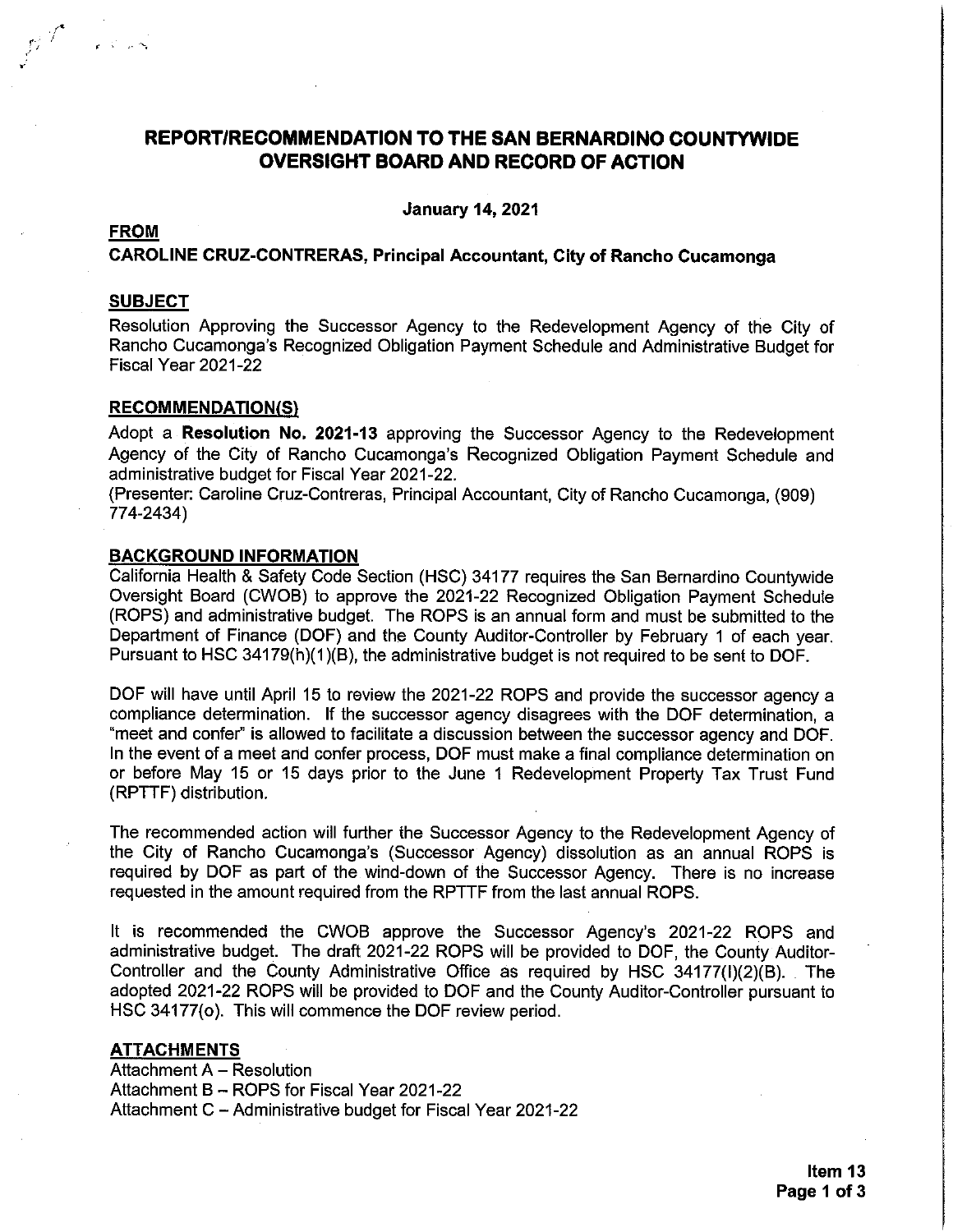Resolution Approving the Successor Agency to the Redevelopment Agency of the City of Rancho Cucamonga's Recognized Obligation Payment Schedule and Administrative Budget for Fiscal Year 2021-22 **January 14, 2021** 

### **REVIEW BY OTHERS**

This item has been reviewed by Auditor-Controller/Treasurer/Tax Collector on January 05, 2021 and San Bernardino Countywide Oversight Board Legal Counsel on January 06, 2021.

.<br>Kabupatèn K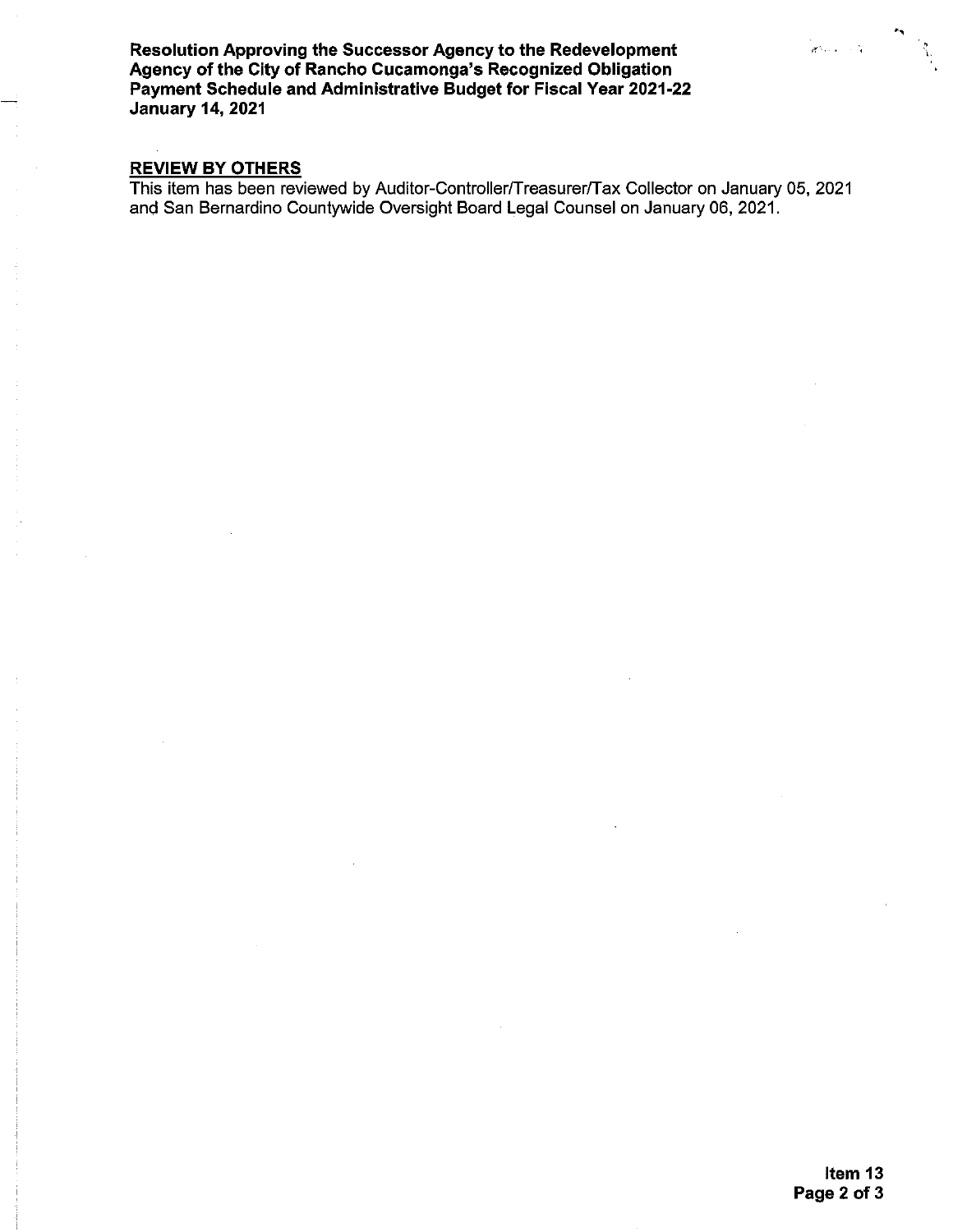. Resclution Approving the Successor Agency to the Redevelopment Agency of the City of Rancho Cucamonga's Recognized Obligation Payment Schedule and Administrative Budget for Fiscal Year 2021-22 **January 14, 2021** 

Record of Action of the San Bernardino Countywide Oversight Board

#### **APPROVED**

Moved: Lawrence Strong Seconded: David Wert Ayes: Frederick Ang, Richard DeNava, Kenneth Miller, Cindy Saks, Lawrence Strong, Acquanetta Warren, David Wert

Lynna Monell, SECRETARY

riell BY.

DATED: January 14, 2021



- CC. W/Resolution File - San Bernardino Countywide Oversight Board w/attach
- LA 01/19/2021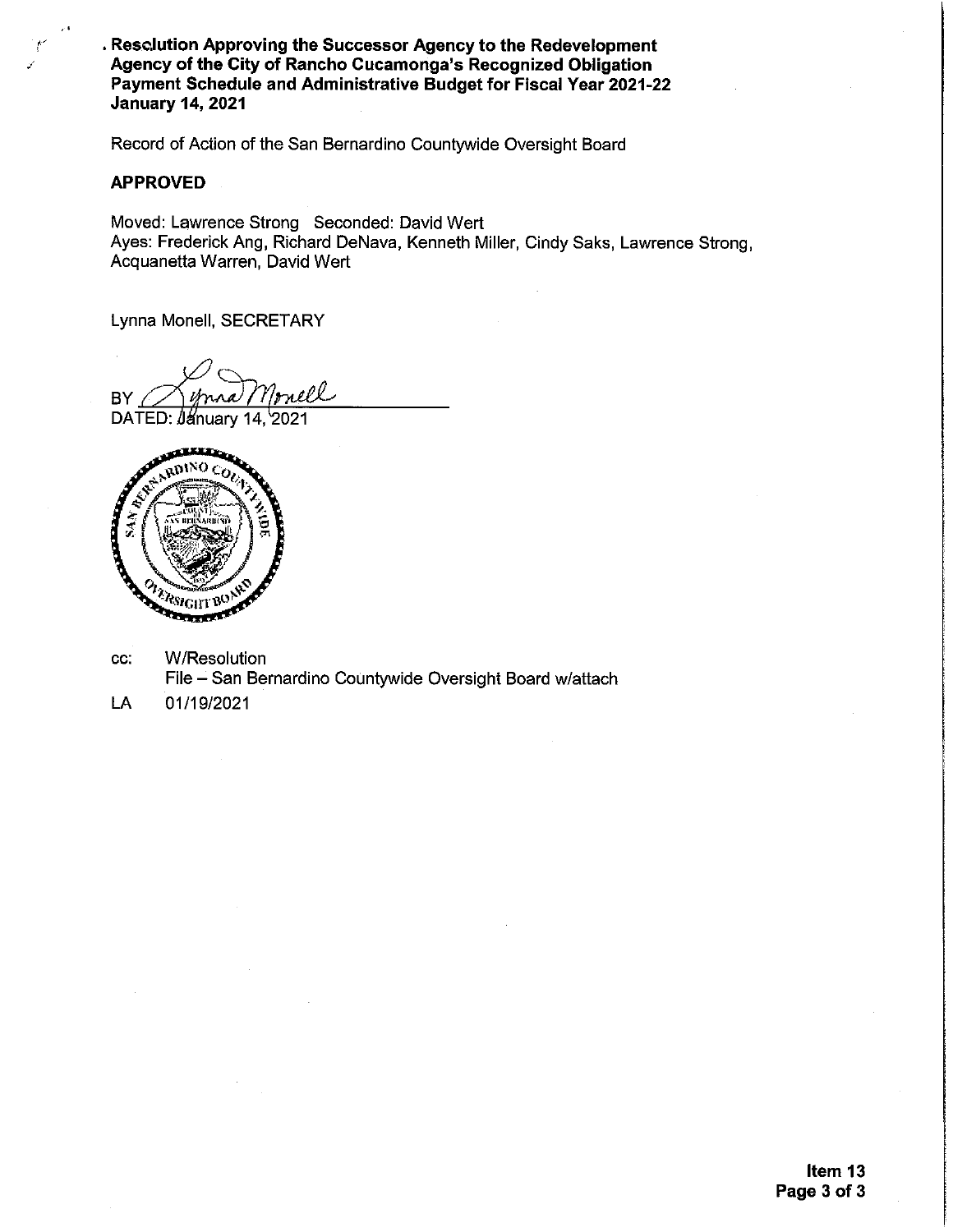#### **RESOLUTION NO. 2021-13**

## RESOLUTION OF THE SAN BERNARDINO COUNTYWIDE OVERSIGHT **BOARD ADOPTING THE SUCCESSOR AGENCY TO THE** REDEVELOPMENT AGENCY OF THE CITY OF RANCHO **CUCAMONGA'S RECOGNIZED OBLIGATION PAYMENT SCHEDULE** AND ADMINISTRATIVE BUDGET FOR FISCAL YEAR 2021-22

On Monday, January 14, 2021 on motion of San Bernardino Countywide Oversight Board Member Strong, duly seconded\*by San Bernardino Countywide Oversight Board Member Wert and carried, the following resolution is adopted by the San Bernardino Countywide Oversight Board, State of California.

WHEREAS, California Health and Safety Code Section (HSC) 34179(e) requires all action items of the San Bernardino Countywide Oversight Board be accomplished by resolution; and

WHEREAS, HSC 34177 requires the San Bernardino Countywide Oversight Board to approve the Recognized Obligation Payment Schedule (ROPS) and administrative budget; and  $\mathbb{E} \mathcal{E}_{\mathbf{X}_1}$  .

WHEREAS, pursuant to HSC 34177(o), the deadline for submitting the ROPS for Fiscal Year 2021-22 to the Department of Finance is February 1, 2021.

NOW, THEREFORE, the San Bernardino Countywide Oversight Board hereby resolves, determines and orders as follows:

Section 1. The foregoing recitals are true and correct.

Section 2. The Successor Agency to the Redevelopment Agency of the City of Rancho Cucamonga's ROPS and administrative budget for Fiscal Year 2021-22 in the form presented, together with such changes thereto as may be approved by the San Bernardino Countywide Oversight Board, are hereby approved.

Section 3. This resolution shall take effect from and after the date of its passage and adoption.

PASSED AND ADOPTED by the San Bernardino Countywide Oversight Board, State of California, by the following vote:

> AYES: OVERSIGHT BOARD MEMBER: Frederick Ang, Richard DeNava, Kenneth Miller, Cindy Saks, Lawrence Strong, Acquanetta Warren, David Wert

NOES: **OVERSIGHT BOARD MEMBER: None** 

**ABSENT: OVERSIGHT BOARD MEMBER: None** 

 $4.4.4.4$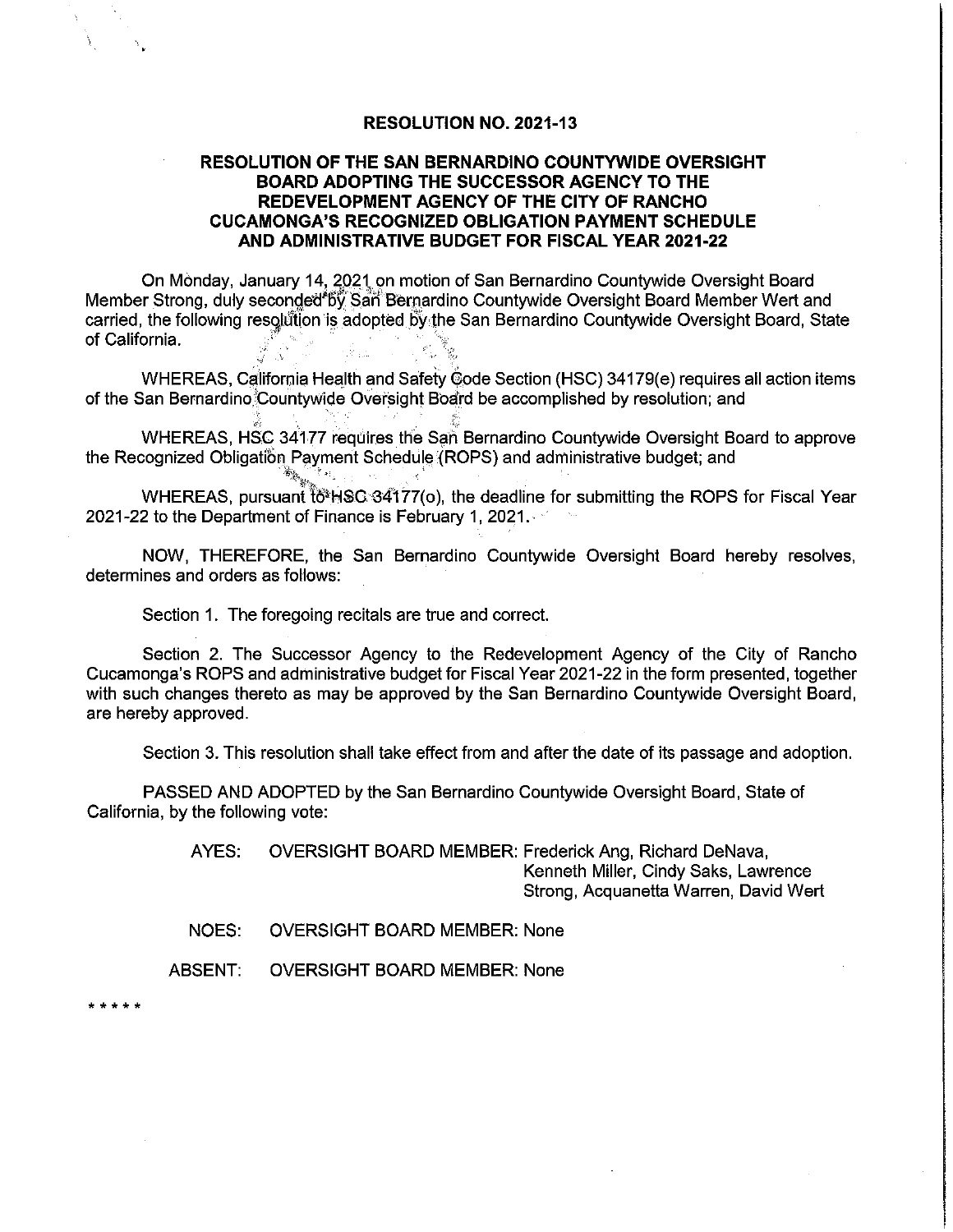## **STATE OF CALIFORNIA**

SS.

١

#### COUNTY OF SAN BERNARDINO  $\lambda$

I, LYNNA MONELL, Secretary to the San Bernardino Countywide Oversight Board, State of California, hereby certify the foregoing to be a full, true and correct copy of the record of the action taken by the Countywide Oversight Board, by vote of the members present, as the same appears in the Official Minutes of said Board at its meeting of January 14, 2021. #13 LA

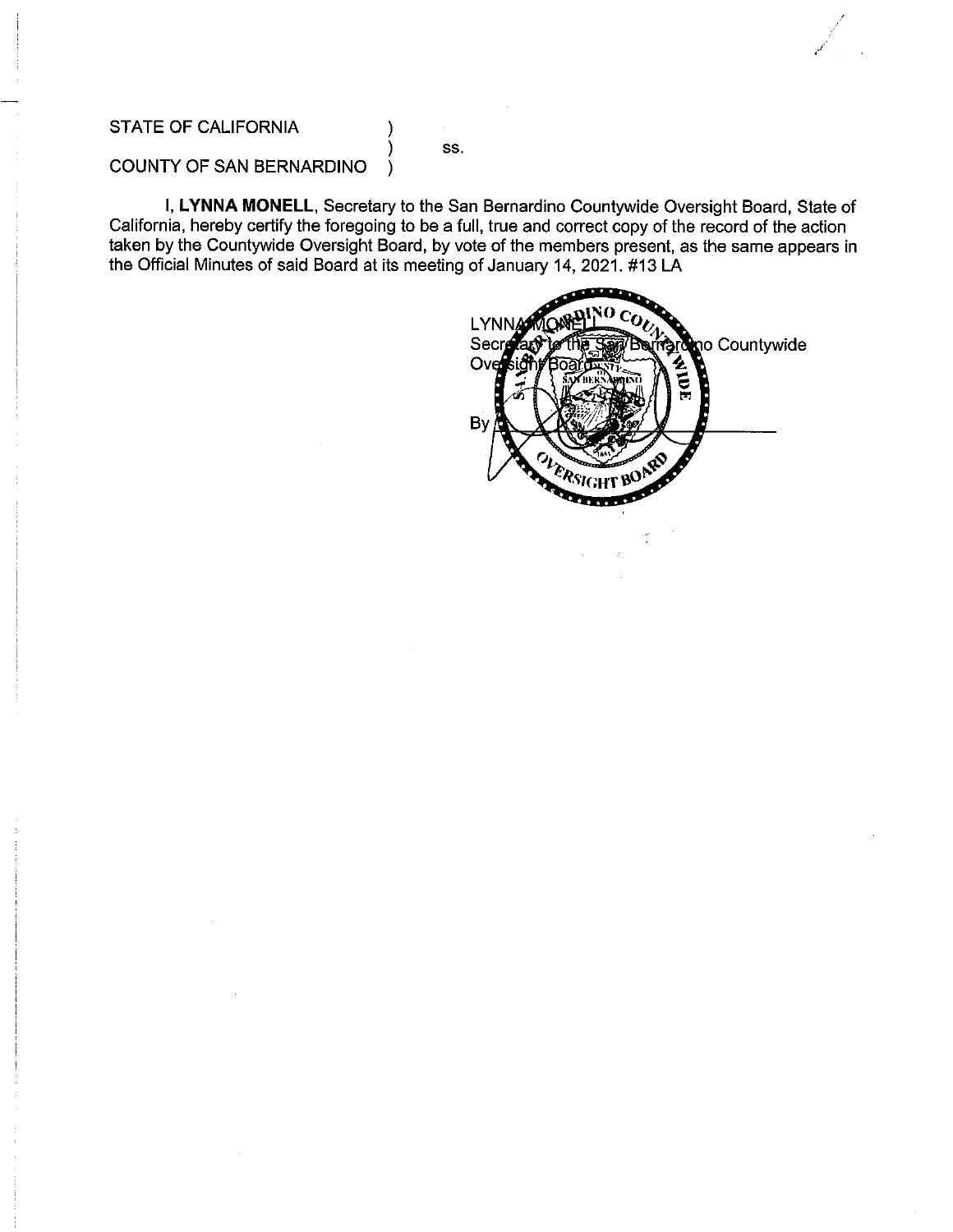# Recognized Obligation Payment Schedule (ROPS 21-22) - Summary Filed for the July 1, 2021 through June 30, 2022 Period

|         | Successor Agency:           | <b>Rancho Cucamonga</b>                                                    |                                    |                                   |                   |
|---------|-----------------------------|----------------------------------------------------------------------------|------------------------------------|-----------------------------------|-------------------|
| County: |                             | San Bernardino                                                             |                                    |                                   |                   |
|         |                             | Current Period Requested Funding for Enforceable Obligations (ROPS Detail) | 21-22 A Total<br>(July - December) | 21-22 B Total<br>(January - June) | <b>ROPS 21-22</b> |
| A       |                             | Enforceable Obligations Funded as Follows (B+C+D):                         | 610,628 \$                         |                                   | -61               |
| В       | <b>Bond Proceeds</b>        |                                                                            |                                    |                                   |                   |
| C.      | Reserve Balance             |                                                                            |                                    |                                   |                   |
| D       | <b>Other Funds</b>          |                                                                            | 610,628                            |                                   | $6^{\circ}$       |
| Е       |                             | Redevelopment Property Tax Trust Fund (RPTTF) (F+G):                       | 20,555,006 \$                      | 6,750,769 \$                      | 27,30             |
| F       | <b>RPTTF</b>                |                                                                            | 20,430,006                         | 6,625,769                         | 27,0              |
| G       | <b>Administrative RPTTF</b> |                                                                            | 125,000                            | 125,000                           | 25                |
| H       |                             | <b>Current Period Enforceable Obligations (A+E):</b>                       | 21,165,634 \$                      | 6,750,769 \$                      | 27,9'             |

Certification of Oversight Board Chairman:<br>Pursuant to Section 34177 (o) of the Health and Safety Code, I<br>hereby certify that the above is a true and accurate Recognized<br>Obligation Payment Schedule for the above named succ agency.

| David Wert | Chairman     |  |
|------------|--------------|--|
| Name       | <b>Title</b> |  |
|            |              |  |
|            |              |  |
|            | 1/14/2021    |  |
| Signatyre  | Date         |  |

**Total** 10,628  $\sim$  $\overline{\phantom{a}}$ 10,628 105,775 155,775  $250,000$  $16,403$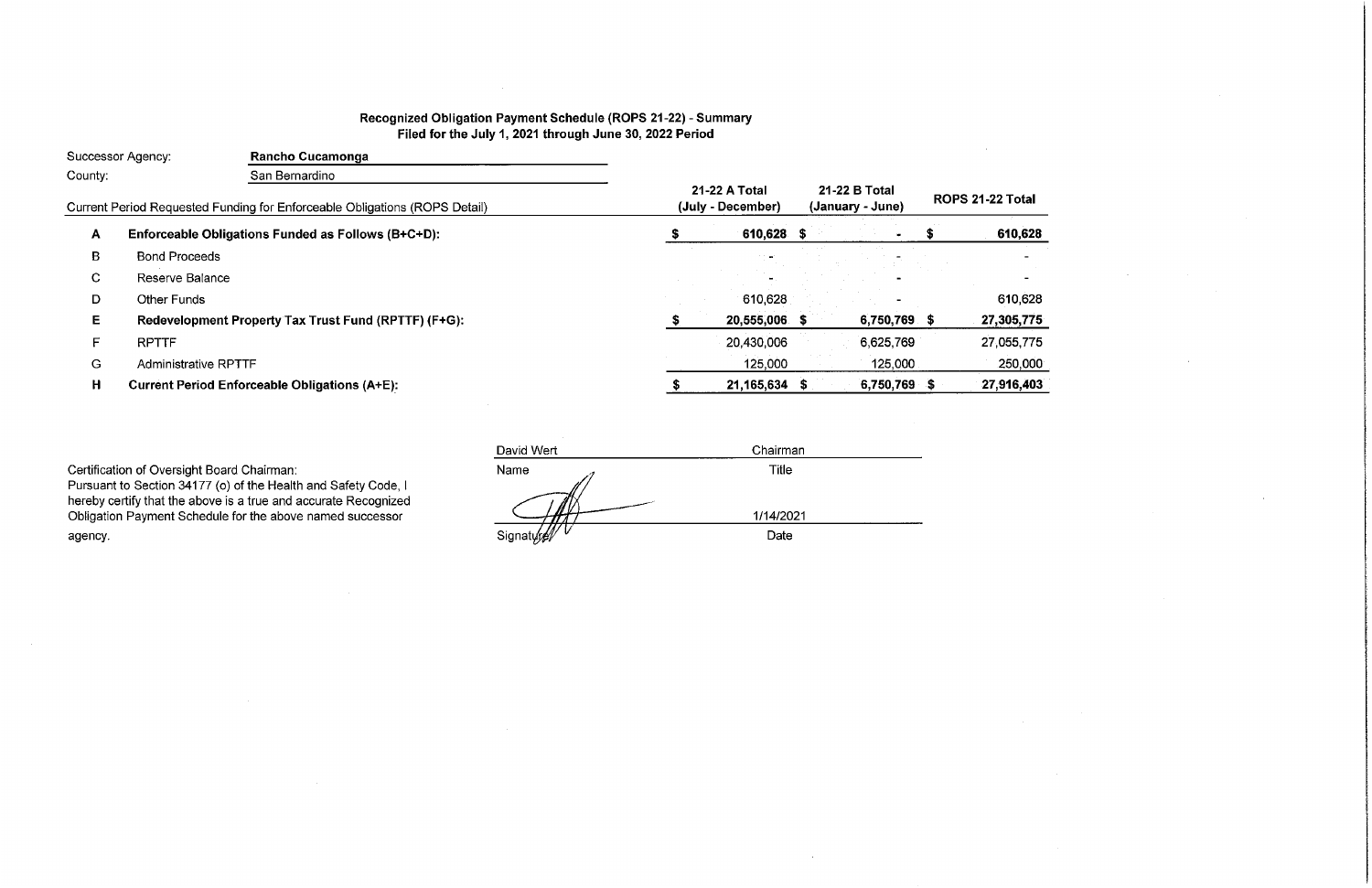|                | Rancho Cucamonga Recognized Obligation Payment Schedule (ROPS 21-22) - ROPS Detail<br>July 1,2021 through June 30, 2022<br>(Report Amounts in Whole Dollars) |                                         |                       |                         |                               |                                                                                            |                  |                       |              |                         |                               |                           |                          |              |                          |                                              |                      |                         |
|----------------|--------------------------------------------------------------------------------------------------------------------------------------------------------------|-----------------------------------------|-----------------------|-------------------------|-------------------------------|--------------------------------------------------------------------------------------------|------------------|-----------------------|--------------|-------------------------|-------------------------------|---------------------------|--------------------------|--------------|--------------------------|----------------------------------------------|----------------------|-------------------------|
| A              |                                                                                                                                                              |                                         |                       |                         |                               |                                                                                            | н.               |                       |              |                         |                               | N                         | $\Omega$                 |              |                          |                                              |                      |                         |
|                |                                                                                                                                                              |                                         |                       |                         |                               |                                                                                            |                  | Total                 |              |                         |                               | 21-22 A (July - December) |                          |              |                          | 21-22 B (January - June)                     |                      |                         |
| Item#          | Project Name/Debt Obligation                                                                                                                                 | Obligation Type                         | Contract/Agreement    | Contract/Agreement      | Payee                         | <b>Description/Project Scope</b>                                                           | Project Area     | Outstanding           | Retired      | ROPS 21-22              |                               | <b>Fund Sources</b>       |                          |              | 21-22 A                  | <b>Fund Sources</b>                          |                      | 21-22 B                 |
|                |                                                                                                                                                              |                                         | <b>Execution Date</b> | <b>Termination Date</b> |                               |                                                                                            |                  | Debt or<br>Obligation |              | Total                   | Bond Proceeds Reserve Balance | Other Funds               | RPTTF                    | Admin RPTTF  | Total                    | Bond Proceeds Reserve Balance<br>Other Funds | RPTTF<br>Admin RPTTF | Total                   |
|                |                                                                                                                                                              |                                         |                       |                         |                               |                                                                                            |                  |                       |              |                         |                               |                           |                          |              |                          |                                              |                      |                         |
|                |                                                                                                                                                              | Bonds Issued On or                      |                       |                         |                               |                                                                                            |                  | \$347,402,475         |              | $S$ 27,916,403 \$       |                               |                           | 610,628 \$ 20,430,006 \$ |              | 125,000 \$ 21,165,634 \$ |                                              | $-$ \$ 6,625,769 \$  | 125,000 \$ 6,750,769    |
| $\overline{1}$ | 2007 B TA Bond Series                                                                                                                                        | Before 12/31/10                         | 11/15/2007            | 9/1/2034                | Wells Fargo                   | Tax Allocation Bonds                                                                       | Rancho Cucamonga | 76,757,075            | N            | \$6,212,528             |                               | 610,628                   | 3,967,831                |              | 4,578,459                |                                              | 1,634,069            | 1,634,069               |
| 7              | <b>Bond Trustee Services</b>                                                                                                                                 | Fees                                    | 9/1/1999              | 9/1/2034                | Wells Fargo                   | Administration of bond and payment<br>of debt service                                      | Rancho Cucamonga | 9,300                 | N            | 9,300                   |                               |                           | 9,300                    |              | 9,300                    |                                              |                      |                         |
|                |                                                                                                                                                              |                                         |                       |                         |                               |                                                                                            |                  |                       |              |                         |                               |                           |                          |              |                          |                                              |                      |                         |
|                |                                                                                                                                                              |                                         |                       |                         |                               | Preparation of arbitrage calculation,                                                      |                  |                       |              |                         |                               |                           |                          |              |                          |                                              |                      |                         |
| 17             | Arbitrage Calcs/Financial<br>Disclosure/Significant Events Notices Fees                                                                                      |                                         | 3/1/2008              | 9/1/2034                | Willdan Financial<br>Services | financial disclosures and notices to<br>ond holders of significant events Rancho Cucamonga |                  | 4,825                 | N            | 4,825                   |                               |                           | 1,000                    |              | 1,000                    |                                              | 3,825                | 3,825                   |
| 42             | NHDC Pledge Payments                                                                                                                                         | Third-Party Loans                       | 9/1/2002              | 3/1/2026                | BNY Mellon Trust Comp         | Northtown Debt Service Fund                                                                | Rancho Cucamonga | 7,000,000             | N            | 1,400,000<br>$\epsilon$ |                               |                           | 700,000                  |              | 700,000                  |                                              | 700,000              | 700,000                 |
|                |                                                                                                                                                              |                                         |                       |                         |                               | Payment for affordable housing                                                             |                  |                       |              |                         |                               |                           |                          |              |                          |                                              |                      |                         |
| 48             | SoCal CHFA Loan Payment                                                                                                                                      | Third-Party Loans                       | 8/1/1994              | 1/1/2026                | CHFA<br>Bass Pro Shops/Forest | rehab loan                                                                                 | Rancho Cucamonga | 1,865,600             | $\mathsf{N}$ | 339,200                 |                               |                           | 169,600                  |              | 169,600                  |                                              | 169,600              | 169,600                 |
| 71             | RA-05-021 (Bass Pro)                                                                                                                                         | <b>Business Incentive</b><br>Agreements | /1/2005               | 12/1/2034               |                               | Owner Participation Agreement                                                              | Rancho Cucamonga | 15,400,000            | N            | 1,100,000               |                               |                           | 1,100,000                |              | 1,100,000                |                                              |                      |                         |
|                |                                                                                                                                                              | <b>Bonds Issued After</b>               |                       |                         |                               |                                                                                            |                  |                       |              |                         |                               |                           |                          |              |                          |                                              |                      |                         |
| 95             | 2014 Tax Allocation Bonds<br>Successor Agency Admin Fee ROPS                                                                                                 | 12/31/10                                | 6/26/2014             | 9/1/2032                | Wells Fargo<br>City of Rancho | Debt service for refunding bonds                                                           | Rancho Cucamonga | 176,021,625           | N            | \$14,734,750            |                               |                           | 11,631,375               |              | \$11,631,375             |                                              | 3,103,375            | 3,103,375               |
| 102            | 21/22                                                                                                                                                        | Admin Costs                             | /1/2021               | /30/2022                | Cucamonga                     | Allowance provided by AB 26                                                                | Rancho Cucamonga | 250,000               | N            | 250,000                 |                               |                           |                          | $125,000$ \$ | 125,000                  |                                              | $125,000$ \$         | 125,000                 |
|                | 103 2016 Tax Allocation Refunding Bonds 12/31/10                                                                                                             | <b>Bonds Issued After</b>               | 10/5/2016             | 9/1/2034                | Wells Fargo                   | Debt service for refunding bonds of<br>2007A Series from item#1                            | Rancho Cucamonga | 70,094,050            |              | 3,865,800               |                               |                           | 2,850,900                |              | 2,850,900                |                                              | 1,014,900            | 1,014,900               |
|                |                                                                                                                                                              |                                         |                       |                         |                               |                                                                                            |                  |                       |              |                         |                               |                           |                          |              |                          |                                              |                      |                         |
|                |                                                                                                                                                              |                                         |                       |                         |                               |                                                                                            |                  |                       |              | $\sim$                  |                               |                           |                          |              | $\sim$                   |                                              |                      | $\sim 100$<br>$\sim$    |
|                |                                                                                                                                                              |                                         |                       |                         |                               |                                                                                            |                  |                       |              | $\sim$                  |                               |                           |                          |              |                          |                                              |                      | $\sim$<br>$\sim$        |
|                |                                                                                                                                                              |                                         |                       |                         |                               |                                                                                            |                  |                       |              |                         |                               |                           |                          |              | $\sim$                   |                                              |                      | $\sim$ $\sim$           |
|                |                                                                                                                                                              |                                         |                       |                         |                               |                                                                                            |                  |                       |              | $\sim$                  |                               |                           |                          |              | $\sim$                   |                                              |                      | $\sim$                  |
|                |                                                                                                                                                              |                                         |                       |                         |                               |                                                                                            |                  |                       |              | $\sim$                  |                               |                           |                          |              | $\sim$<br>$\sim$         |                                              |                      | $\sim$<br>$\sim$        |
|                |                                                                                                                                                              |                                         |                       |                         |                               |                                                                                            |                  |                       |              | $\sim$<br>$\sim$        |                               |                           |                          |              | $\sim$                   |                                              |                      | $\sim 10^{-1}$          |
|                |                                                                                                                                                              |                                         |                       |                         |                               |                                                                                            |                  |                       |              | $\sim$                  |                               |                           |                          |              |                          |                                              |                      | $\sim$                  |
|                |                                                                                                                                                              |                                         |                       |                         |                               |                                                                                            |                  |                       |              | $\sim$                  |                               |                           |                          |              | $\sim$<br>$\sim$         |                                              |                      | $\sim$<br>$\sim$ $\sim$ |
|                |                                                                                                                                                              |                                         |                       |                         |                               |                                                                                            |                  |                       |              | $\sim$<br>$\sim$        |                               |                           |                          |              | $\sim$                   |                                              |                      | $\sim$                  |
|                |                                                                                                                                                              |                                         |                       |                         |                               |                                                                                            |                  |                       |              | $\sim$                  |                               |                           |                          |              | $\sim$                   |                                              |                      | $\sim$                  |
|                |                                                                                                                                                              |                                         |                       |                         |                               |                                                                                            |                  |                       |              | $\sim$                  |                               |                           |                          |              |                          |                                              |                      | $\sim$                  |
|                |                                                                                                                                                              |                                         |                       |                         |                               |                                                                                            |                  |                       |              | $\sim$<br>$\sim$        |                               |                           |                          |              | $\sim$                   |                                              |                      | $\sim$ $\sim$<br>$\sim$ |
|                |                                                                                                                                                              |                                         |                       |                         |                               |                                                                                            |                  |                       |              | $\sim$                  |                               |                           |                          |              | $\sim$                   |                                              |                      | $\sim$                  |
|                |                                                                                                                                                              |                                         |                       |                         |                               |                                                                                            |                  |                       |              |                         |                               |                           |                          |              |                          |                                              |                      |                         |
|                |                                                                                                                                                              |                                         |                       |                         |                               |                                                                                            |                  |                       |              | $\sim$<br>$\sim$        |                               |                           |                          |              | $\sim$<br>$\sim$         |                                              |                      | $\sim$<br>$\sim$        |
|                |                                                                                                                                                              |                                         |                       |                         |                               |                                                                                            |                  |                       |              | $\sim$                  |                               |                           |                          |              |                          |                                              |                      |                         |
|                |                                                                                                                                                              |                                         |                       |                         |                               |                                                                                            |                  |                       |              | $\sim$                  |                               |                           |                          |              | $\sim$                   |                                              |                      | $\sim$                  |
|                |                                                                                                                                                              |                                         |                       |                         |                               |                                                                                            |                  |                       |              | $\sim$<br>$\sim$        |                               |                           |                          |              | $\sim$                   |                                              |                      | $\sim$<br>$\sim$        |
|                |                                                                                                                                                              |                                         |                       |                         |                               |                                                                                            |                  |                       |              |                         |                               |                           |                          |              |                          |                                              |                      |                         |
|                |                                                                                                                                                              |                                         |                       |                         |                               |                                                                                            |                  |                       |              | $\sim$                  |                               |                           |                          |              | $\sim$                   |                                              |                      | $\sim$                  |
|                |                                                                                                                                                              |                                         |                       |                         |                               |                                                                                            |                  |                       |              | $\sim$                  |                               |                           |                          |              | $\sim$                   |                                              |                      | $\sim$                  |
|                |                                                                                                                                                              |                                         |                       |                         |                               |                                                                                            |                  |                       |              | $\sim$                  |                               |                           |                          |              | $\sim$                   |                                              |                      | $\sim$                  |
|                |                                                                                                                                                              |                                         |                       |                         |                               |                                                                                            |                  |                       |              | $\sim$<br>l S           |                               |                           |                          |              |                          |                                              |                      | $\sim$                  |
|                |                                                                                                                                                              |                                         |                       |                         |                               |                                                                                            |                  |                       |              | $\sim$                  |                               |                           |                          |              | $\sim$                   |                                              |                      | $\sim$                  |
|                |                                                                                                                                                              |                                         |                       |                         |                               |                                                                                            |                  |                       |              | $\sim$                  |                               |                           |                          |              | $\sim$                   |                                              |                      | $\sim$                  |
|                |                                                                                                                                                              |                                         |                       |                         |                               |                                                                                            |                  |                       |              | $\sim$                  |                               |                           |                          |              | $\sim$                   |                                              |                      | $\sim$                  |
|                |                                                                                                                                                              |                                         |                       |                         |                               |                                                                                            |                  |                       |              | $\sim$                  |                               |                           |                          |              | $\sim$<br>$\sim$         |                                              |                      | $\sim$<br>$\sim$        |
|                |                                                                                                                                                              |                                         |                       |                         |                               |                                                                                            |                  |                       |              | $\sim$                  |                               |                           |                          |              | $\sim$                   |                                              |                      | $\sim$                  |
|                |                                                                                                                                                              |                                         |                       |                         |                               |                                                                                            |                  |                       |              |                         |                               |                           |                          |              |                          |                                              |                      |                         |
|                |                                                                                                                                                              |                                         |                       |                         |                               |                                                                                            |                  |                       |              | $\sim$<br>$\sim$        |                               |                           |                          |              | $\sim$                   |                                              |                      | $\sim$                  |
|                |                                                                                                                                                              |                                         |                       |                         |                               |                                                                                            |                  |                       |              | $\sim$                  |                               |                           |                          |              | $\sim$                   |                                              |                      | $\sim$                  |
|                |                                                                                                                                                              |                                         |                       |                         |                               |                                                                                            |                  |                       |              | $\sim$                  |                               |                           |                          |              | $\sim$                   |                                              |                      | $\sim$                  |
|                |                                                                                                                                                              |                                         |                       |                         |                               |                                                                                            |                  |                       |              | $\sim$                  |                               |                           |                          |              | $\sim$                   |                                              |                      | $\sim$<br>$\sim$        |
|                |                                                                                                                                                              |                                         |                       |                         |                               |                                                                                            |                  |                       |              | $\sim$                  |                               |                           |                          |              | $\sim$                   |                                              |                      | $\sim$                  |
|                |                                                                                                                                                              |                                         |                       |                         |                               |                                                                                            |                  |                       |              | $\sim$                  |                               |                           |                          |              | $\sim$                   |                                              |                      | $\sim$                  |
|                |                                                                                                                                                              |                                         |                       |                         |                               |                                                                                            |                  |                       |              | $\sim$                  |                               |                           |                          |              | $\sim$                   |                                              |                      | $\sim$                  |
|                |                                                                                                                                                              |                                         |                       |                         |                               |                                                                                            |                  |                       |              | $\sim$<br>$\sim$ $\sim$ |                               |                           |                          |              | $\sim$                   |                                              |                      | $\sim$<br>$\sim$        |
|                |                                                                                                                                                              |                                         |                       |                         |                               |                                                                                            |                  |                       |              | $\sim$                  |                               |                           |                          |              |                          |                                              |                      |                         |
|                |                                                                                                                                                              |                                         |                       |                         |                               |                                                                                            |                  |                       |              | $\sim$                  |                               |                           |                          |              | $\sim$<br>$\sim$         |                                              |                      | $\sim$                  |
|                |                                                                                                                                                              |                                         |                       |                         |                               |                                                                                            |                  |                       |              | $\sim$<br>$\sim$        |                               |                           |                          |              |                          |                                              |                      | $\sim$<br>$\sim$        |
|                |                                                                                                                                                              |                                         |                       |                         |                               |                                                                                            |                  |                       |              |                         |                               |                           |                          |              | $\sim$                   |                                              |                      | $\sim$                  |
|                |                                                                                                                                                              |                                         |                       |                         |                               |                                                                                            |                  |                       |              | $\sim$<br>$\sim$        |                               |                           |                          |              | $\sim$<br>$\sim$         |                                              |                      | $\sim$<br>$\sim$ $\sim$ |
|                |                                                                                                                                                              |                                         |                       |                         |                               |                                                                                            |                  |                       |              |                         |                               |                           |                          |              |                          |                                              |                      |                         |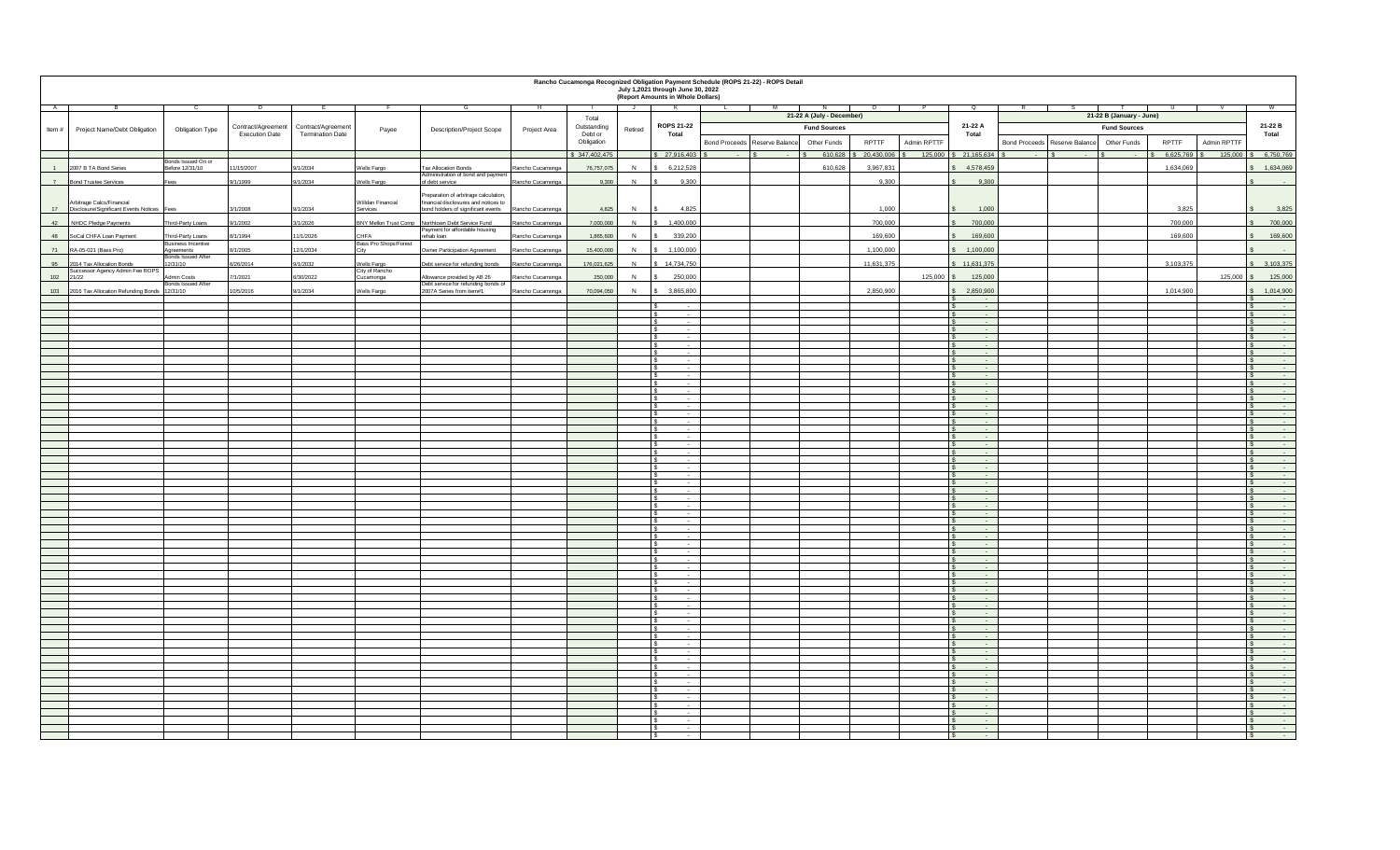# **Rancho Cucamonga Recognized Obligation Payment Schedule (ROPS 21-22) - Report of Cash Balances July 1, 2018 through June 30, 2019 (Report Amounts in Whole Dollars)**

| A | В                                                                                                                                                               | $\mathbf c$                           | D                    | E.                                                                                              | F.                                 | G                         | H                                                                                                                                         |
|---|-----------------------------------------------------------------------------------------------------------------------------------------------------------------|---------------------------------------|----------------------|-------------------------------------------------------------------------------------------------|------------------------------------|---------------------------|-------------------------------------------------------------------------------------------------------------------------------------------|
|   |                                                                                                                                                                 |                                       |                      | <b>Fund Sources</b>                                                                             |                                    |                           |                                                                                                                                           |
|   |                                                                                                                                                                 |                                       | <b>Bond Proceeds</b> | <b>Reserve Balance</b>                                                                          | <b>Other Funds</b>                 | <b>RPTTF</b>              |                                                                                                                                           |
|   | <b>ROPS 18-19 Cash Balances</b><br>$(07/01/18 - 06/30/19)$                                                                                                      | Bonds issued on or<br>before 12/31/10 | after 01/01/11       | Prior ROPS RPTTF<br>and Reserve<br>Bonds issued on or Balances retained for<br>future period(s) | Rent.<br>Grants,<br>Interest, etc. | Non-Admin<br>and<br>Admin | <b>Comments</b>                                                                                                                           |
|   |                                                                                                                                                                 |                                       |                      |                                                                                                 |                                    |                           |                                                                                                                                           |
|   | Beginning Available Cash Balance (Actual 07/01/18)<br>RPTTF amount should exclude "A" period distribution amount                                                |                                       |                      |                                                                                                 |                                    |                           | E1: \$648,304 ROPS 17/18 PPA is comprised of<br>\$466,640 ROPS 17/18 PPA + \$181,664 County's                                             |
|   |                                                                                                                                                                 | 711                                   | 1,285                | 648,304                                                                                         |                                    |                           | calculated Admin ROPS 17/18 PPA                                                                                                           |
|   | 2 Revenue/Income (Actual 06/30/19)<br>RPTTF amount should tie to the ROPS 18-19 total distribution<br>from the County Auditor-Controller                        | 3,011                                 | 9,071                |                                                                                                 | 610,628                            | 28,175,692 18/19B.        | F2: \$610,628 see Notes section for Item # 1. G2:<br>\$20,362,448 ROPS 18/19A + \$7,813,244 ROPS                                          |
|   | 3 Expenditures for ROPS 18-19 Enforceable Obligations<br>(Actual 06/30/19)                                                                                      |                                       |                      |                                                                                                 |                                    |                           |                                                                                                                                           |
|   |                                                                                                                                                                 | 1,696                                 | 3,802                |                                                                                                 |                                    |                           | 27,516,494 G3: ROPS 18/19 actual expenditures                                                                                             |
|   | 4 Retention of Available Cash Balance (Actual 06/30/19)<br>RPTTF amount retained should only include the amounts<br>distributed as reserve for future period(s) | 2,026                                 | 6,554                | 648,304                                                                                         |                                    |                           | E4:\$648,304 ROPS 17/18 PPA balance approved<br>for ROPS 20/21                                                                            |
|   | 5 ROPS 18-19 RPTTF Prior Period Adjustment<br>RPTTF amount should tie to the Agency's ROPS 18-19 PPA<br>form submitted to the CAC                               |                                       |                      | No entry required                                                                               |                                    |                           | G5: \$659,198 ROPS18/19 PPA is comprised of<br>\$496,831 Non-Admin RPTTF ROPS 18/19 PPA +<br>659,198 \$162,367 Admin RPTTF ROPS 18/19 PPA |
| 6 | Ending Actual Available Cash Balance (06/30/19)<br>C to F = $(1 + 2 - 3 - 4)$ , G = $(1 + 2 - 3 - 4 - 5)$                                                       | \$                                    | $0$   $\frac{1}{2}$  | $0$   $\frac{1}{2}$<br>0 <sup>15</sup>                                                          | $610,628$ \ \$                     | $\bf{0}$                  |                                                                                                                                           |